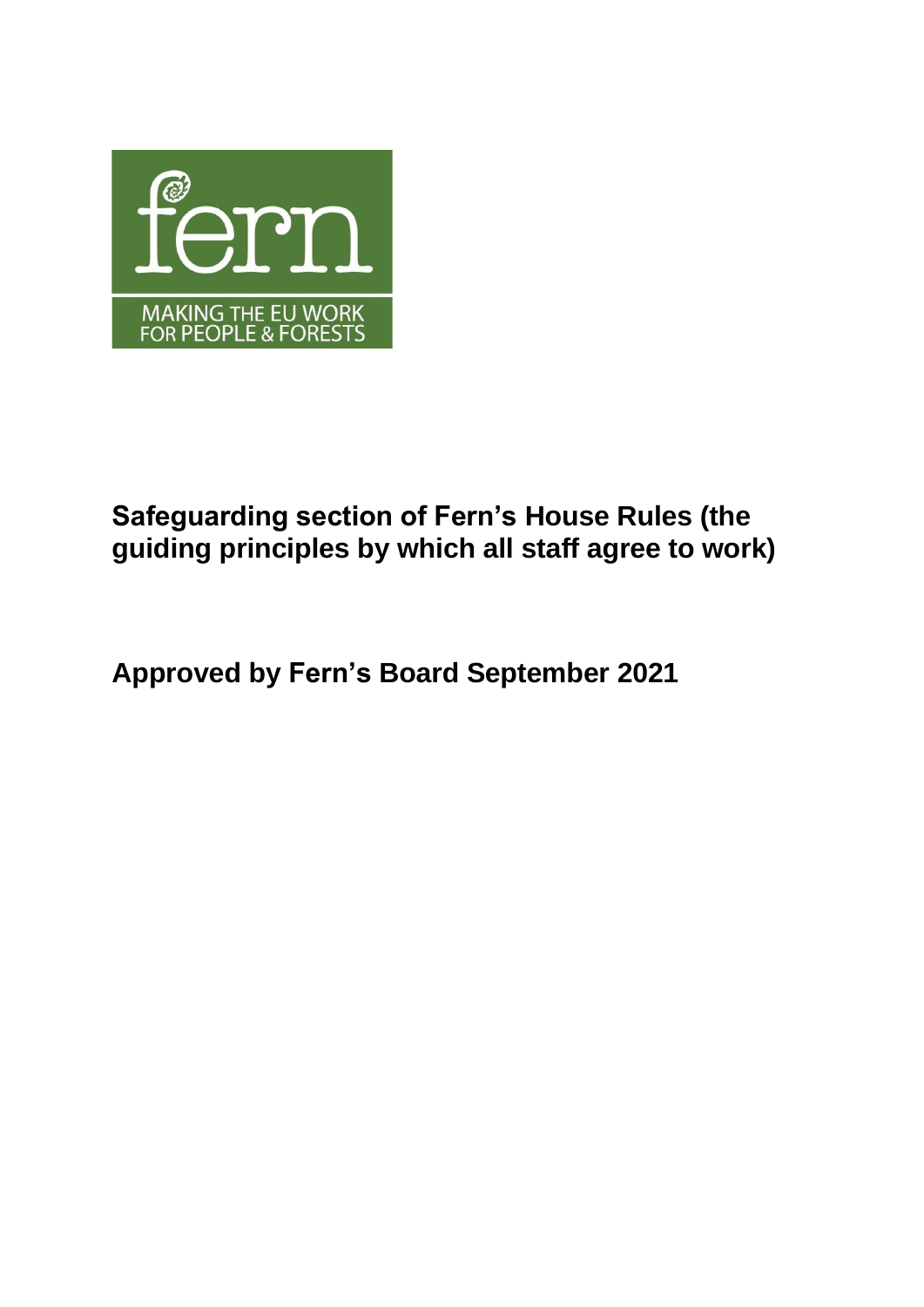## **SAFEGUARDING POLICY**

Safeguarding is an organisation's responsibility to make sure their staff, operations, and programmes do not harm adults or children, do not expose adults/children to the risk of harm and abuse, and that any concerns the organisation has about adults' or children's safety within the communities in which they work, are reported to the appropriate authorities (Keeping Children Safe Coalition).

Fern adopts the following definitions:

**Sexual exploitation:** Any actual or attempted abuse of a position of vulnerability, differential power, or trust, for sexual purposes, including, but not limited to, profiting monetarily, socially or politically from the sexual exploitation of another.

**Sexual abuse:** The actual or threatened physical intrusion of a sexual nature, whether by force or under unequal or coercive conditions.

**Child:** Person under the age of 18 years

**Abuse of power:** Abuse of power is manifested in how those with less social power are treated physically, psychologically, emotionally, and/or sexually. Sexual activity, even when consensual, between those of unequal power in this sense is an abuse of power.

## **Who does this policy apply to?**

This policy applies to every person engaged with Fern. It includes Board members, permanent and temporary staff, partners, volunteers, contractors, consultants and visitors. For the purpose of this policy, these individuals will be collectively referred to as Fern Representatives.

This policy recognises that the most Fern Representatives have almost no contact with children. It also recognises that:

- Colleagues can also be at risk of harm
- The important role that Fern plays in working with partners to safeguard
- Some Fern Representatives have direct contact with adults and/or children at risk (such as through research and field visits)

This policy must always be upheld (during and outside of work). Failure to uphold this policy could result in disciplinary action, termination of contract, police involvement, or other remedies.

## **Policy statements: Core commitments on sexual exploitation and abuse**

- Sexual exploitation and abuse constitutes acts of gross misconduct, and are therefore grounds for termination of employment.
- Sexual activity with children (persons under the age of 18) is prohibited regardless of the age of majority or age of consent locally. Mistaken belief regarding the age of a child is not a defence.
- Exchange of money, employment, goods or services for sex, including sexual favours or other forms of humiliating, degrading or exploitative behaviour is prohibited.
- Any sexual relationship between those providing assistance and protection and a person benefiting from such assistance and protection that involves improver use of rank and position of power is prohibited. Such relationships undermine the credibility and integrity of the work.
- Where staff develop concerns or suspicions regarding sexual exploitation or abuse by a fellow worker, they must report such concerns via established reporting mechanisms.
- Staff are obliged to create and maintain an environment which prevents sexual exploitation and abuse and promotes the implementation of the safeguarding commitments.

Approved by the Board September 2021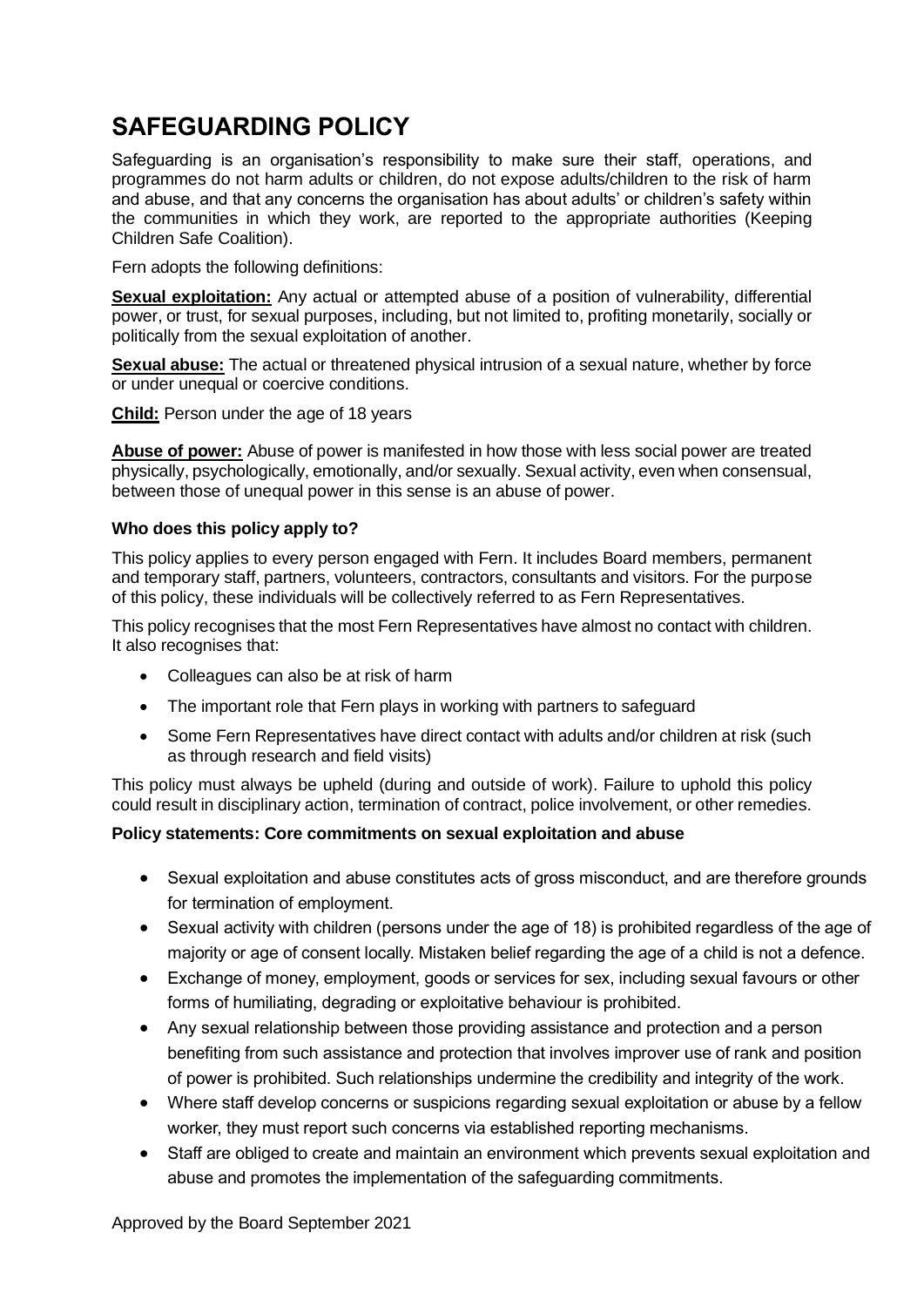## **Policy statement: adults**

Fern accepts that all adults, for any reason, could find themselves at risk of significant harm or exploitation.

Fern also recognises that an adult may be at risk of harm because an individual or organisation holds, or is seen to hold more power than them.

Fern commits to taking reasonable steps to proactively keep adults safe and respond to concerns and disclosures in line with best practice.

It is everyone's responsibility to ensure adults we meet are safe and have their rights upheld, as outlined in the UN Declaration of Human Rights.

## **Policy statement: children**

Fern defines a child as anyone under 18, as outlined in the United Nations Convention on the Rights of the Child (UNCRC). Fern recognises that we rarely have contact with children in our work.

Fern commits to prioritising the best interests of all children we meet with by taking reasonable steps to proactively keep children safe and respond to concerns and disclosures in line with best practice. It is everyone's responsibility to make sure that all such children are safe and have their rights upheld, as outlined in the UNCRC.

Poor practice will be taken extremely seriously and viewed as a breach of our safeguarding policies and procedures. We are committed to ensuring that Representatives are kept up to date so they know how to respond to a concern/disclosure in line with this policy.

## **Policy statement: Fern's partners**

Fern recognises that our partners have in-depth knowledge of the countries and communities in which they work, including how to safeguard adults, children and communities they support in line with national legislation and best practice. Fern will work with its partners to promote this safeguarding policy and include core commitments either into partnership agreements or supporting partners to establish their own policies and procedures, adhering to minimum requirements as defined by the Interagency Standing Committee (IASC) of the United Nations Office for the Coordination of Humanitarian Affairs (OCHA) and included above.

## **Safeguarding: a proactive approach**

Fern commits to:

- Creating and maintaining an open and non-defensive safeguarding culture
- Prioritising the well-being of adults and children, including during partner selection and support; project planning, implementation and monitoring and evaluation; research and advocacy
- Practicing safe recruitment, induction and supervision procedures including criminal records checks and references for appropriate roles
- Using images and language that empower children face-to-face, online and on social media
- Responding effectively as soon as a safeguarding concern or disclosure is identified
- Assessing risk and monitoring the implementation of our safeguarding policies and procedures
- Accurately recording and safely storing confidential information

Approved by the Board September 2021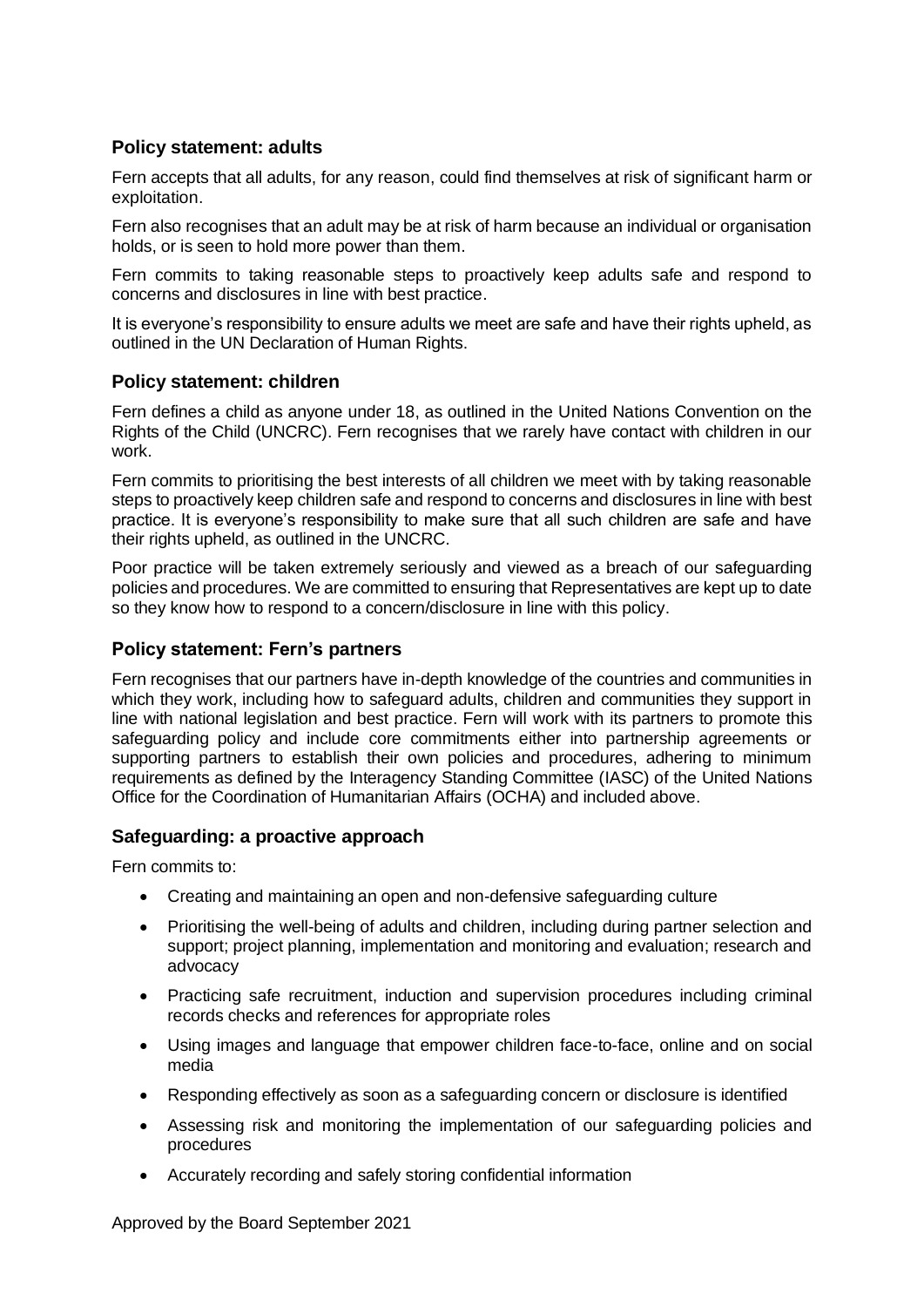• Ensuring all Representatives have the knowledge and capacity they need to safeguard effectively, including safeguarding training every two years, clear rules about who to talk to about a query or concern, and adequate time to safeguard within Fern and support partners to implement effective safeguarding policy and protocol

## **Safeguarding personnel – roles and responsibilities**

Everyone has a responsibility to safeguard children and adults. All Fern Representatives must:

- Proactively incorporate safeguarding into their risk assessments, supervision, project planning, monitoring and evaluation where relevant
- Report safeguarding concern or disclosure to Fern's Safeguarding Leads within 24 hours

The Board is responsible for updating and implementing this safeguarding policy and related procedures. The named Board Member responsible for updating the Board and working with the Safeguarding Leads is Fred Pearce.

One representative from the Management Team will be responsible for supporting the Safeguarding Leads to proactively safeguard and respond to concerns and disclosures.

The Safeguarding Leads (Cristina Diaz Paradeda [\(cristina@fern.org,](mailto:cristina@fern.org) Partner Finance Officer) and Alexandra Benjamin [\(alexandra@fern.org,](mailto:alexandra@fern.org) Forest Governance Campaigner) are responsible for proactively promoting safeguarding across the organisation and receiving, assessing and responding to concerns and disclosures in line with Fern's safeguarding policy and commitments as well as national legislation, prioritising the best interests of the person at risk.

The assigned partner leads are responsible for working with partners to openly discuss safeguarding successes and challenges and highlighting any gaps and risks. This includes holding contact information on:

- Who the safeguarding leads are and their contact details
- the organisation's safeguarding policy

Where any risks and gaps arise, the partner lead is responsible for discussing these with the Safeguarding Leads.

#### *Note – Fern has two Safeguarding Leads; if an allegation is made, one of the leads will lead on the allegation and build a case management team.*

## **Safeguarding recommendations for partners**

Fern is currently working towards supporting all partners to build their capacity in safeguarding: Fern understands this is something that will take time and commitment.

Fern recommends that all partners who work directly with children, families and/or communities have:

- An effective safeguarding policy and Code of Conduct including IASC commitments and that they ensure these policies are implemented
- Cooperative arrangements for how Fern supports safeguarding
- A dedicated safeguarding person
- An agreed way to raise awareness of safeguarding with beneficiaries
- Effective community-based complaints mechanisms, including survivor support
- Effective recruitment, supervision, training and awareness raising policies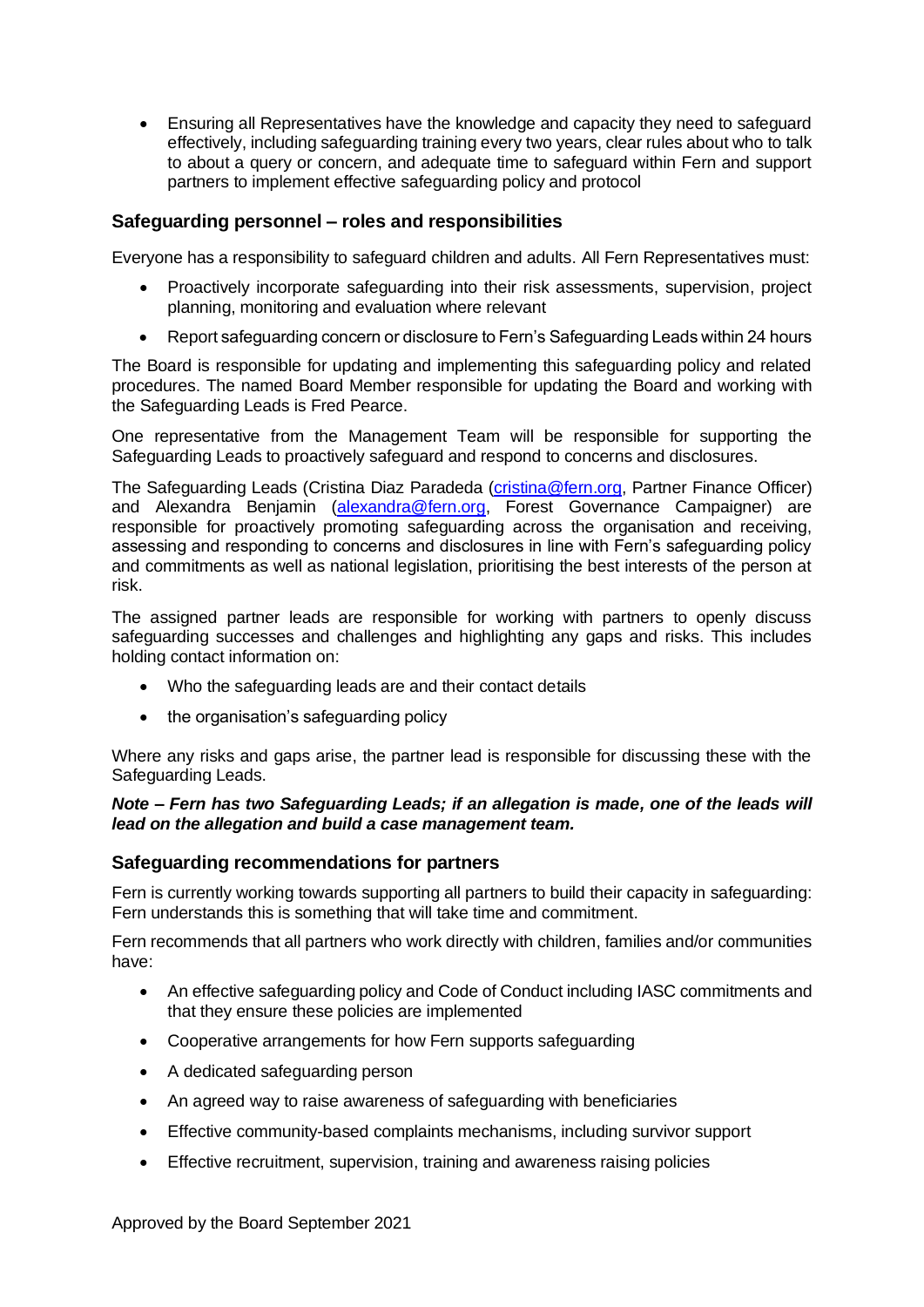• Internal complaints and investigation procedures

The partners are responsible for upholding all safeguarding requirements outlined in their contract; including reporting risks, gaps and safeguarding concerns and disclosures to Fern in line with their contractual agreement. Serious safeguarding concerns and disclosures must be reported to Fern within 48 hours.

#### **Non-recent allegations**

If an adult or child discloses non-recent allegations, the same reporting procedures apply. If the individual alleged to have harmed an adult or a child is a Representative of Fern, the organisation may choose to suspend without prejudice, particularly where the individual has contact with an adult, children or access to sensitive information. All historical abuse allegations should be treated as seriously as current abuse, and the best interests of children prioritised.

Even if the individual is no longer a Representative of Fern, Fern still has an obligation to follow the reporting procedures outlined in this policy.

#### **Fern case management protocol**

The purpose of this protocol is to provide a guide for dealing with reports of breach of Fern Safeguarding policy, where the safeguarding violation is:

- <span id="page-4-0"></span>• Against staff or members of the public
- Perpetrated by staff, partners, or associated personnel

#### **Report received**

A safeguarding concern can reach Fern through various routes. It may be a letter, e-mail, message in social media, informal discussion, rumour.

- If a staff member directly receives the report, s/he should listen, empathise, ask who, when, where, what but not why, repeat, check and report (see below).
- The staff receiving the report should forward this information within 24 hours to Fern's Safeguarding Leads
- Due to the sensitive nature of the safeguarding concern, confidentiality must be maintained during the reporting process and information will be shared on a limited "need to know" basis only, through password protected documents
- If the staff member is not satisfied with the management of the report, it can be escalated to the Board
- If the report raises a safeguarding concern against a third party, the person receiving the complaint must communicate to Fern's Safeguarding Leads. The Leads should then refer the report to the concerned organisation (with the consent of the complainant)
- If a concern is raised about one of Fern's Safeguarding Leads, then the person reporting can contact the other Safeguarding Lead about the issue. In order to maintain confidentiality, it is better to email the other Safeguarding Lead directly and not through the safeguarding email
- If the report raises a concern against a Fern partner, the member of staff must communicate the complaint to the Safeguarding Lead who will communicate with the partner organisation and follow the partner's organisational protocols.

#### **Assess how to proceed with the report**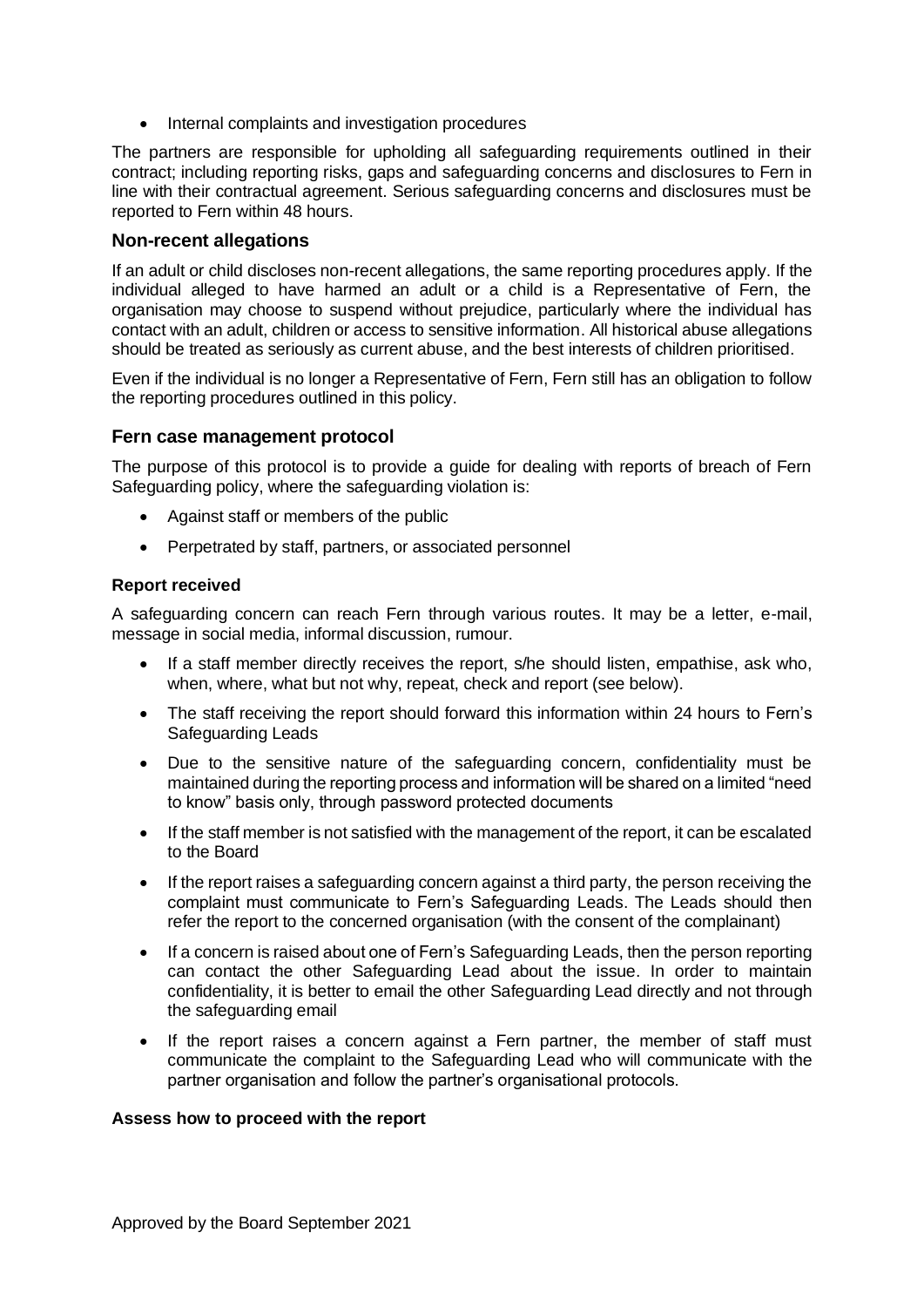The designated safeguarding lead will gather and complete the report, when possible, in order to indicate the extent to which there is a breach of a safeguarding policy and whether there is enough information to follow up.

The Safeguarding Lead will call the Case Management Team (CMT, see below) to present the case and decide how to proceed within 48 hours.

If the incident reported is not a breach of Fern's safeguarding policy, the Safeguarding Leads will forward this information to the complainant. In case of insufficient information to follow up, Fern might decide to launch a preliminary fact-finding mission in order to assess the situation. Whenever possible, the survivor's wishes for proceeding or not with a case will be adhered to. However, Fern will always take into account the best interest, not only of a potential current survivor but also of potential other and future survivors.

If the incident reported raises any concern related to children, the CMT will seek expert advice immediately.

If the CMT decision is made to take the report forward, Fern will seek immediate assistance, through external capacity.

The CMT will clarify how, at what stage, and with whom the information will be shared, ensuring the group remains small in order to maintain confidentiality.

Check Fern's obligations on informing to relevant bodies when receiving a safeguarding report. These include (but are not limited to): funders, umbrella bodies/networks, statutory bodies (such as Charity Commission in the UK).

## **The Case Management Team (CMT)**

A CMT will be appointed by one of the Safeguarding Leads within 24 hours to review the case and conduct a risk assessment. The minimum composition of CMT members are:

- If the report raises a concern against a Fern staff member, the CMT will be composed by the Safeguarding Lead and the Human Resources coordinator
- If the report raises a concern against a partner, the CMT will include the Campaigns **Coordinator**
- If the report raises a concern against another stakeholder, the team will include the Finance and Administration Manager.

#### **Provide support to survivor**

Appropriate support must be provided to survivor(s) of safeguarding incidents, even if the report has not yet been investigated. Support could include (but it is not limited to), psychosocial care or counselling, medical assistance, protection or security assistance (for example being moved to a safe location), legal advice and support.

All decision making on support should be led by the survivor.

## **Assess any protection or security risks to stakeholders**

For reports relating to serious incidents: undertake an immediate risk assessment to identify any current or potential risks to stakeholders involved in the case, and develop a mitigation plan if required.

Regularly update the risk assessment and plan throughout and after the case as required.

#### **Decide on next steps**

The Decision Maker decides the next steps. These could be (but are not limited to):

• No further action (for example, if there is insufficient information to follow up, or the report refers to incidents outside the organisation's remit)

Approved by the Board September 2021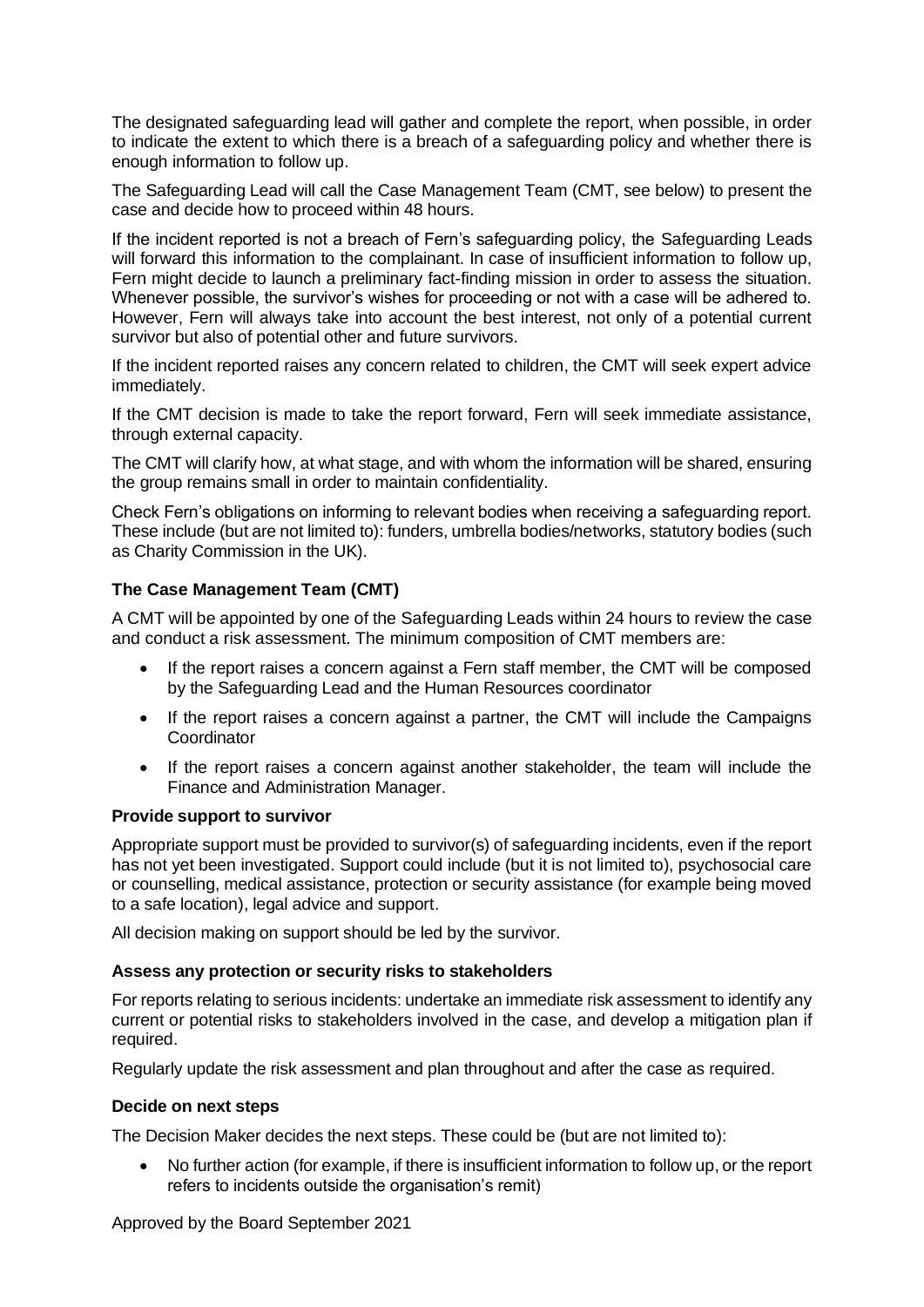- Investigation is required to gather further information
- Immediate disciplinary action if no further information needed
- Referral to relevant authorities

If the report concerns associated personnel (for example contractors, consultants or suppliers), the decision-making process will be different. Although associated personnel are not staff members, Fern has a duty of care to protect anyone who comes into contact with any aspect of our programme. Fern cannot follow disciplinary processes with individuals outside our organisation, however decisions may be made for example to terminate a contract with a supplier based on the actions of its staff.

If an investigation is required and the organisation does not have internal capacity, identify resources to conduct the investigation. Determine which budget this will be covered by.

## **Manage investigation, if required**

Refer to the organisation's procedures for investigating breaches of policy. If these do not cover safeguarding investigations, use external guidelines, such as the Core Humanitarian Standard (CHS) Alliance Guidelines for Investigations.

The Decision Maker will decide on the outcome based on the investigation report. Decisions relating to the Subject of Complaint should be made in accordance with existing policies and procedures for staff misconduct. If at any stage in the process criminal activity is suspected, the case should be referred to the relevant authorities unless this may pose a risk to anyone involved in the case. In this case, the Decision Maker together with another staff member will need to decide how to proceed. This decision should be made bearing in mind a risk assessment of potential protection risks to all concerned, including the survivor and the Subject of Concern.

## **Conclude the case**

Document all decisions made resulting from the case clearly and confidentially. Store all information relating to the case confidentially in Fern's safeguarding folder and to feed into learning for dealing with future cases.

## **Bullying, harassment, sexual exploitation and other abuse**

Fern adopts the following definitions:

**Bullying:** is the use of force or coercion to abuse or intimidate others. The behaviour can in be habitual and involve an imbalance of social or physical power. It includes verbal harassment or threats, physical assault or coercion and may be towards particular survivors, on grounds of ethnicity, religion, gender, sexuality, ability, seniority, etc.

**Discrimination:** Means exclusion of, treatment of, or action against an individual based on social status, ethnicity, religion, gender, sexual orientation age, marital status, education, national origin, political affiliation, disability, etc.

**Harassment:** Harassment is offensive treatment that, to a reasonable person, creates an intimidating, hostile or abusive work environment. It is any improper and/or unwelcome prolonged or persistent behaviour directed at an individual that:

- has the effect of offending, humiliating or intimidating that individual; and the person behaving in such a way knows or reasonably ought to have known that their conduct causes offence, humiliation or intimidation
- creates an intimidating, hostile or abusive work environment or interferes with that individual's or other individual's ability to do their work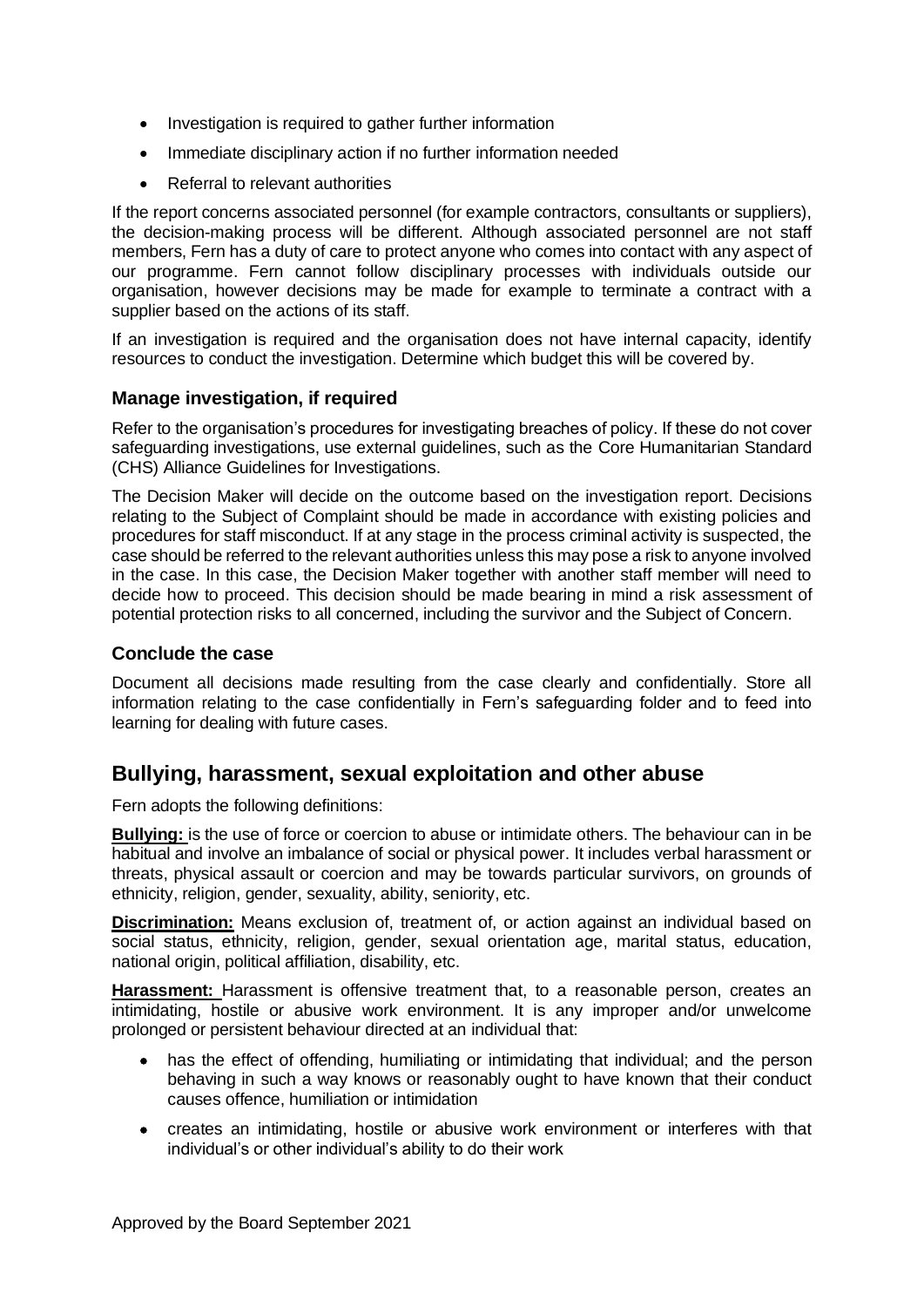It may include but is not limited to words, gestures, actions, including displaying any objects or printed materials related to a person's ethnic origin, nationality, religion, civil status, gender, sexual orientation, disability, age or medical condition, political or other beliefs, or any other protected characteristic.

Harassment is never defined by the intention of the offender, but by the impact on the recipient.

**Sexual harassment:** is defined as unwelcome sexual advances, requests for sexual favours, or other verbal or physical conduct of a sexual nature when the sexual conduct has the purpose or effect of interfering with work performance, is made a condition of employment or creates an intimidating, hostile, abusive or toxic work environment. Examples that may constitute sexual harassment are:

- Deliberate unsolicited physical contact of a sexual nature
- Unwelcome sexual comments, jokes, sexually explicit gestures
- Sexually explicit displays or distribution of pictures, materials or objects that have the purpose or effect of creating an offensive or hostile work environment
- Offering or implying a reword concerning work assignments or conditions of employment in exchange of sexual favours
- Obscene letters, phone-calls, emails, social media

Sexual harassment often involves a pattern of behaviour, but can also take the form of a single incident.

**Abuse of power:** Abuse of power is manifested in how those with less social power are treated physically, psychologically, emotionally, and/or sexually. Sexual activity, even when consensual, between those of unequal power in this sense is an abuse of power. Fern has zero-tolerance regarding bullying, harassment including sexual and any other abuse of power, including the creation of a toxic work environment.

For this purpose, in Belgium, Fern fully complies with Welfare at work Act (Code du bien-être au travail) and with [Equality Act 2010](http://www.legislation.gov.uk/ukpga/2010/15/contents) in the United Kingdom.

Fern pledges to protect people against discrimination, harassment or victimisation in employment, in any form (face to face, mail, phone, etc.), related to age, disability, gender reassignment, marriage and civil partnership, pregnancy and maternity, race, religion or belief, sex, and sexual orientation.

Any member of staff who is harassed or bullied is encouraged to raise the issue to her/his mentors, to the Safeguarding Leads or to any other member of the staff s/he is confident with in order to address the issue.

In Belgium, Fern is also affiliated to an external service for prevention and protection of workers (CESI). Staff members who encounter problems or have questions on this subject can contact the psychosocial unit of CESI using the following contact details:

Affiliation number: 121836

Telephone number: +32 2 761 17 74

#### [Contact form](https://www.cesi.be/fr/contact-unite-psychosociale-affilie)

Fern deals with suspected cases of bullying, harassment and other forms of abuse following the case management protocol.

Competent courts are the Labour tribunal [\(Tribunal du travail\)](https://www.tribunaux-rechtbanken.be/fr/rechtbanken-en-hoven/tribunal-du-travail) in Belgium and the [Employment](https://www.gov.uk/employment-tribunals)  [tribunal](https://www.gov.uk/employment-tribunals) in the UK.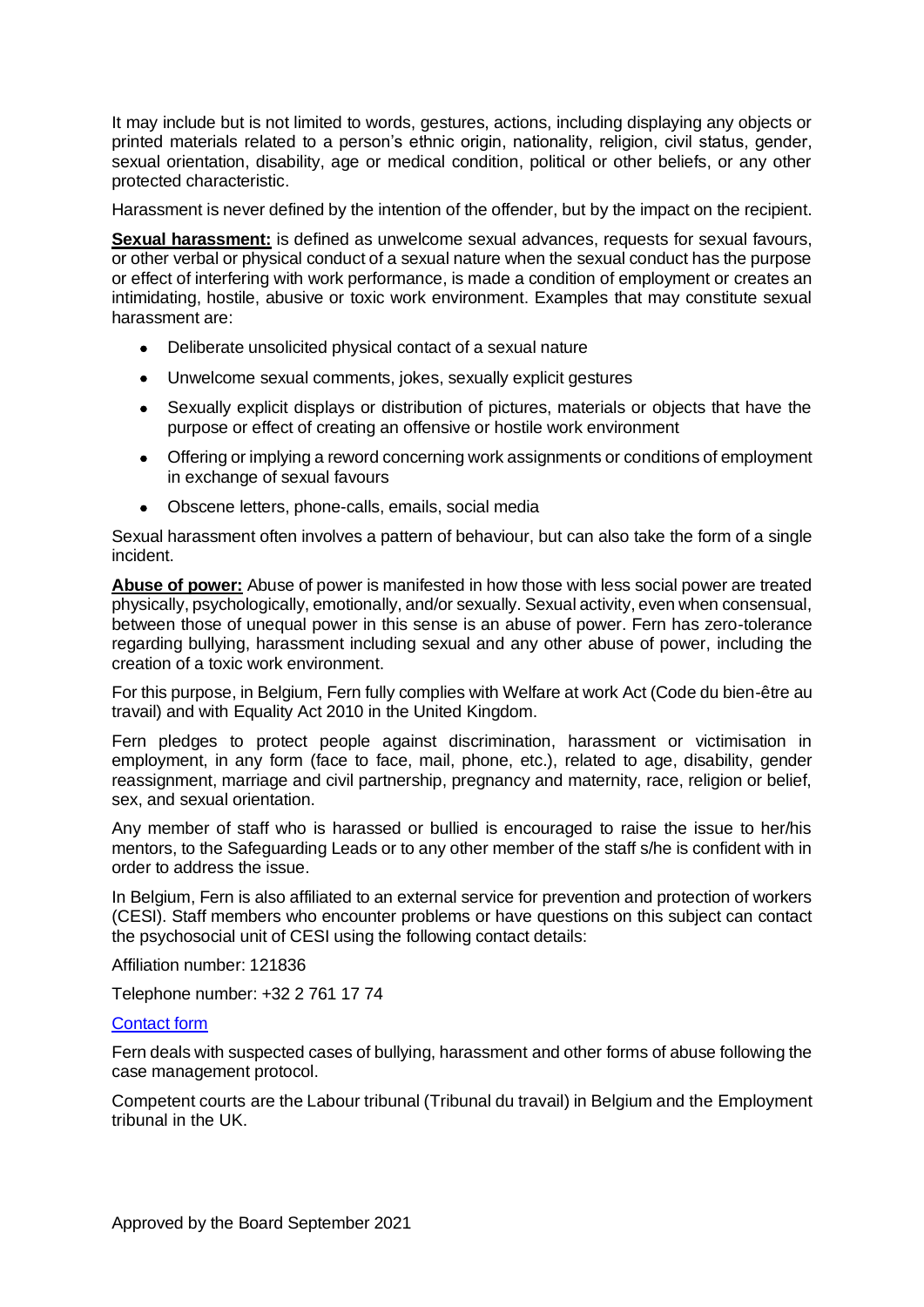## **Bribery, corruption and fraud**

Fern adopts the following definitions of bribery, corruption and fraud.

- Bribery the offering, promising, giving, accepting or soliciting of money, gifts or other advantage as an inducement to do something that is illegal or a breach of trust in the course of carrying out an organisation's activities. (From "Anti-bribery principles & guidance for NGOs" - Mango/Bond/Transparency international - June 2011) In addition to the above terms, Fern adheres to the prohibition of facilitation payments in any form.
- Corruption the abuse of entrusted power for private gain. (From "Anti-bribery principles & guidance for NGOs" - Mango/Bond/Transparency international - June 2011)
- Fraud Fraud is a form of dishonesty, involving either false representation, failing to disclose information or abuse of position, undertaken in order to make a gain or cause loss to another." (From UK Charity Commission, Compliance Tool kit: Chapter 3 - Sept 2013)

Fern's policy is to have zero tolerance of fraud, bribery and corruption and to put in place tools to reduce the risk of it occurring. Safety takes priority over everything. No one should put themselves in danger in order to comply with this policy. Fern therefore supports staff to take the necessary steps to feel safe and raise concerns about any situations deemed unsafe so that Fern can find a way to avoid it in the future.

## **Fern's tools are:**

- Financial management procedures and policies to identify those within Fern who are responsible for decision-making and to outline how they must account for the resources at their disposal both financially and programmatically
- Procedures to ensure partners, colleagues, funders and allies work together to jointly identify and address any perceived weaknesses
- Contracts with partners, suppliers and other stakeholders that include the requirement to take fraud, corruption and bribery seriously
- Measures to minimise the risk of fraud or corruption in our work with partners. Examples include, but are not restricted to:
	- $\circ$  A documented Partner Assessment undertaken prior to engagement to assess the Partner's control environment including their fraud, bribery and corruption policies
	- o Procedures to ensure partner staff are aware of reporting requirements such as the documents required to support narrative and financial reports
	- o A signed Partnership Agreement with all Partners
	- o Procedures to review Partners' financial reports and compare them to the approved budget prior to sending the next tranche of funds
	- o To encourage partners to conduct project and organisational audits
	- o Checking partners' internal audit controls

#### **How to deal with cases of suspected fraud, bribery or corruption**

In practice, perceived malpractice can often be difficult to distinguish from weak administrative capacity. Where corruption is not proven, the values involved are small, issues are not recurring, and parties involved agree to address any weaknesses, Fern will give "the benefit of the doubt" to parties involved. Fern's sees this approach as necessary to create the environment of trust and learning which is necessary for good partnership work.

If staff suspect fraud, bribery or corruption, they should inform the Management Team who will agree a process for a prompt investigation. Concerns will be recorded in the minutes as well as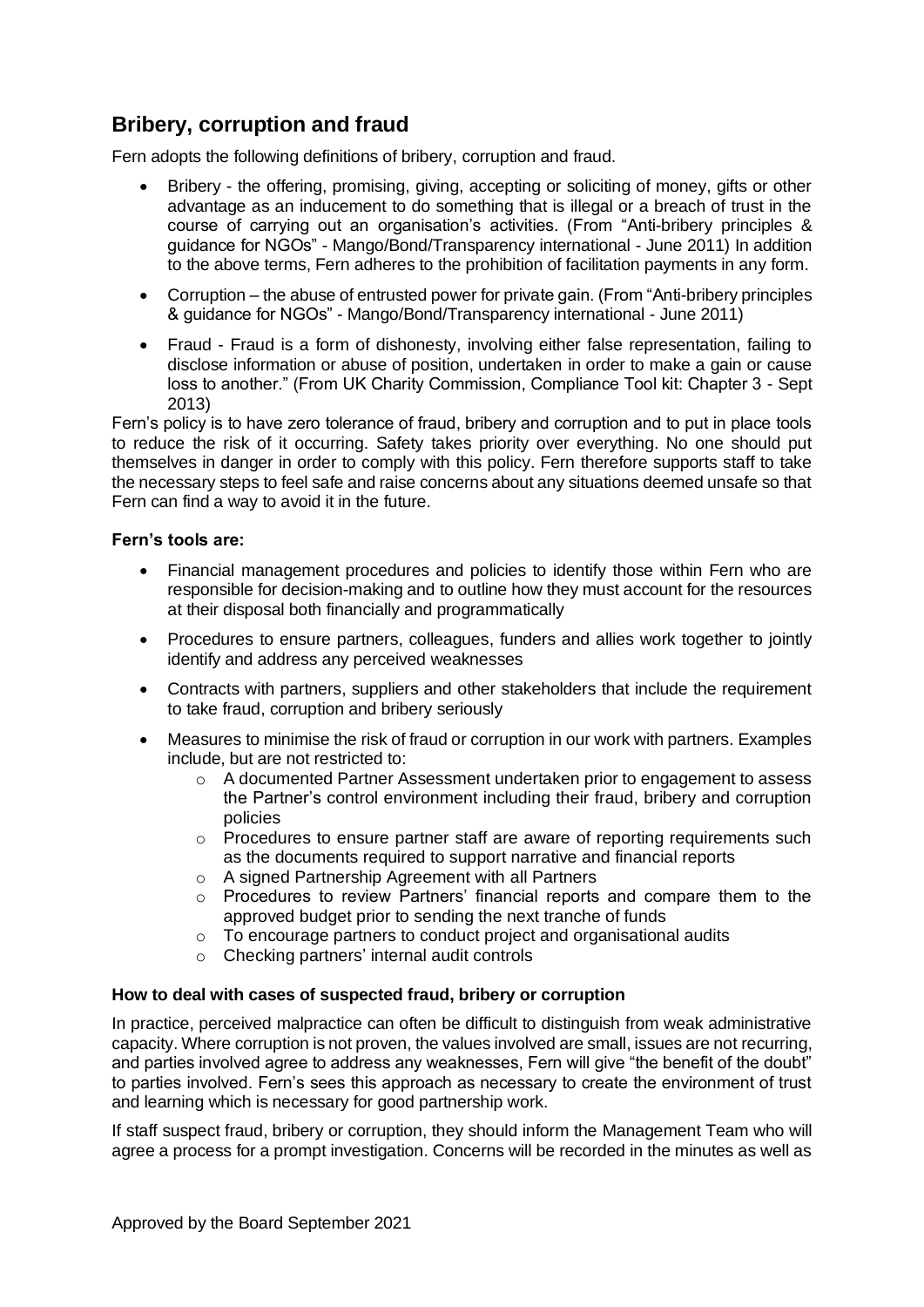appropriate action taken against the perpetrator(s) and steps taken to prevent future occurrences.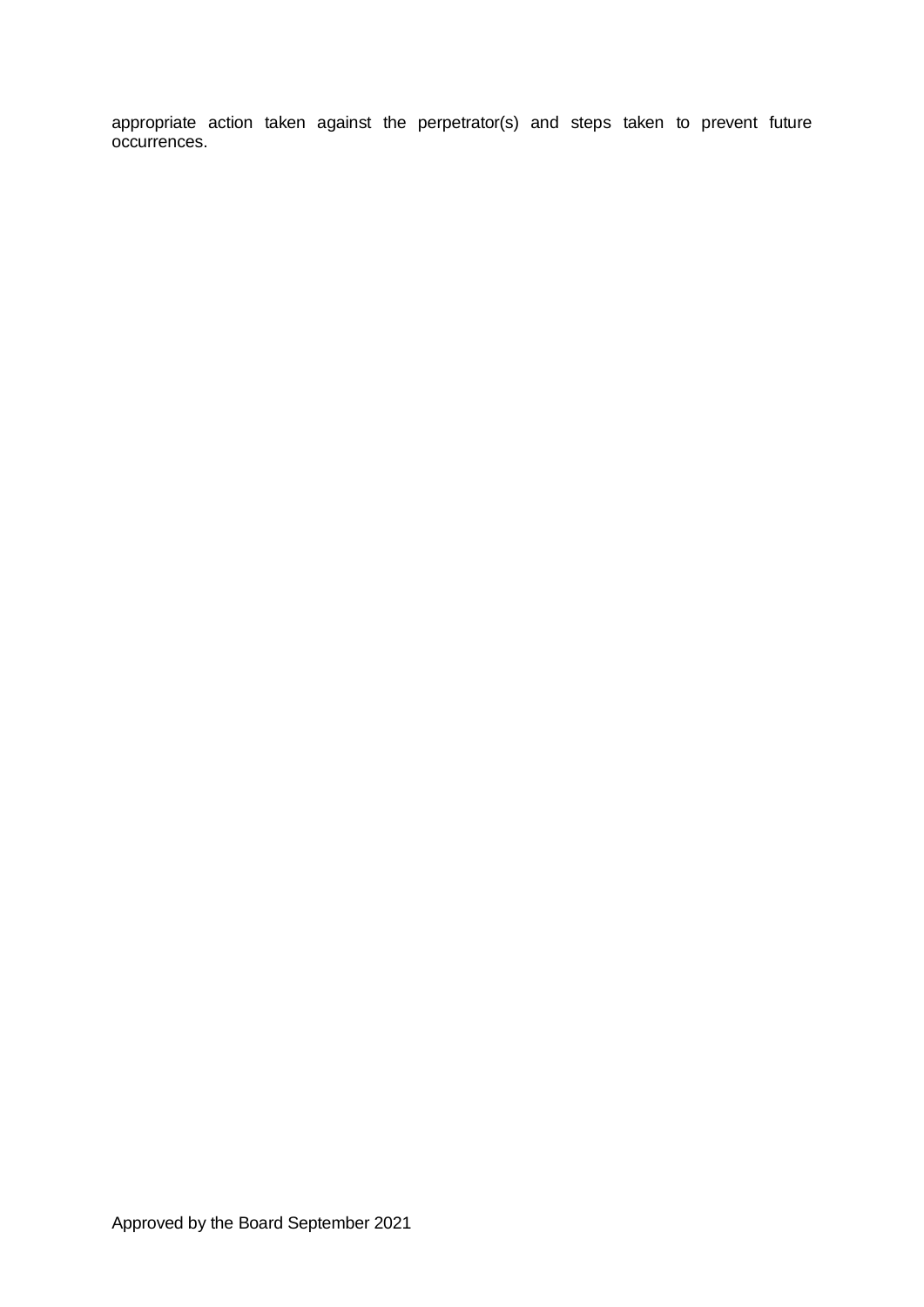## **WHISTLEBLOWING POLICY**

## **Fern's policy on whistleblowing**

Fern aims to promote an open and constructive work environment in which all staff, interns, volunteers, partners, consultants and other external stakeholders feel able to voice concerns and raise objections in the knowledge they will be taken seriously.

Malpractices include (but are not limited to) the issues listed below:

- Financial irregularities including theft, bribery, fraud, money laundering and aid diversion
- A failure to comply with any legal obligations
- Sexual misconduct, including sexual abuse, harassment or exploitation (see Fern's Safeguarding Policy)
- Abuse or exploitation of children, adults or beneficiaries (see Fern's Safeguarding Policy)
- Breach of Fern's policies
- Abuse of position
- Danger to the health and safety of individuals or damage to the environment
- The deliberate concealment of information relating to any of the matters listed above

Fern's Whistle-blowing Policy does not intend to replace internal disciplinary actions and grievance procedures (see section within Human Resources).

## **Fern's tools for whistleblowing:**

- If a staff member wants to raise an issue of malpractice, they can ask the mentors for advice, or to ask another staff member who you feel is in a good position to help. The Mentor coordinator can also advise
- If a staff member wishes to raise concerns outside of the staff environment, they should contact a member of the Board
- The e-mail [complaints@fern.org](mailto:complaints@fern.org) is a safe and anonymous mailbox where external stakeholders or partners can make any complaint related with Fern work, included yet not limited to safeguarding, conflict of interest, corruption, sexual harassment and any other ethical complaint. The mailbox and complaints folder on SharePoint is only accessible to Fern's Safeguarding Leads
- Where the whistle-blowing is about safeguarding (such as a concern/disclosure or about organisational approaches to safeguarding), the Safeguarding Leads must be informed as soon as possible (within 24 hours)

## **The procedure for staff if contacted by a whistle-blower is as follows:**

- Assure the whistle-blower that the issue will be taken seriously
- Forward the received concern directly to the Safeguarding Leads who will decide on further actions
- Disclose the identity of any whistle-blower to the Safeguarding Leads only
- The Safeguarding Leads together with the CMT will decide on further steps to be taken, including a follow-up interview with the whistle-blower.

## **Breaches of this policy and/or safeguarding procedures**